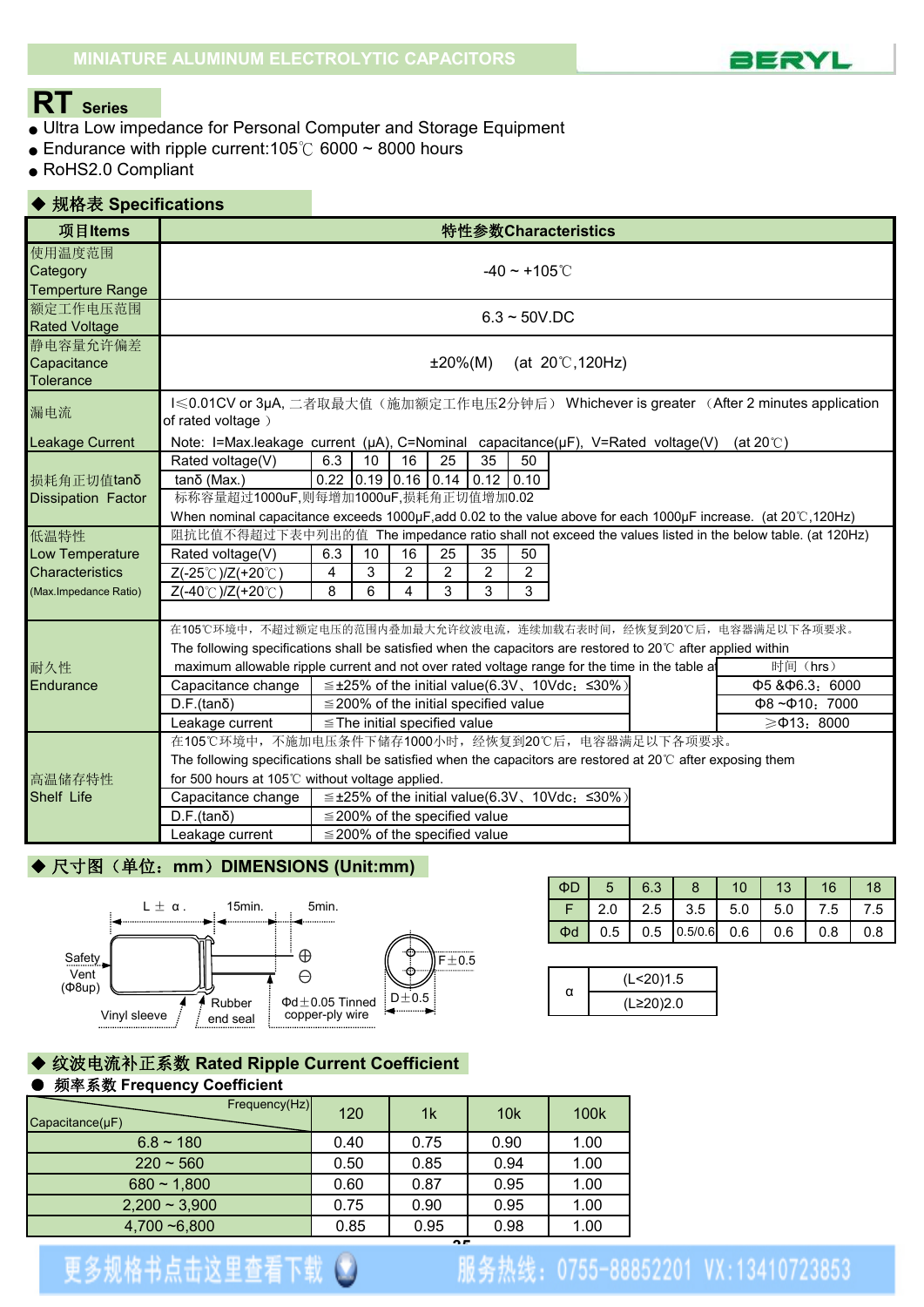

## **RT Series**

### ◆ 标准品一览表**Standard Ratings**

| 220<br>5X11<br>0.22<br>345<br>470<br>6.3X11<br>0.094<br>540<br>820<br>8X12<br>945<br>0.056<br>1200<br>8X16<br>1250<br>0.045<br>1200<br>1330<br>10X13<br>0.039<br>1500<br>8X20<br>0.029<br>1500<br>1800<br>10X16<br>0.028<br>1760<br>2200<br>10X20<br>0.020<br>1960<br>6.3<br>2700<br>10X25<br>2250<br>0.018<br>3900<br>13X20<br>0.017<br>2480<br>13X25<br>2900<br>4700<br>0.015<br>5600<br>13X30<br>0.013<br>3450<br>6800<br>13X35<br>3570<br>0.012<br>6800<br>16X21<br>0.015<br>3250<br>16X26<br>3630<br>8200<br>0.013<br>10000<br>18X26<br>3650<br>0.012<br>150<br>5X11<br>0.22<br>345<br>330<br>6.3X11<br>0.094<br>540<br>680<br>8X12<br>945<br>0.056<br>1000<br>8X16<br>1250<br>0.045<br>1000<br>10X13<br>0.039<br>1330<br>8X20<br>1500<br>1500<br>0.029<br>10X16<br>1760<br>1500<br>0.028<br>1800<br>1960<br>10X20<br>0.020<br>10<br>2200<br>10X25<br>0.018<br>2250<br>3300<br>13X20<br>0.017<br>2480<br>13X25<br>3900<br>0.015<br>2900<br>4700<br>13X30<br>0.013<br>3450<br>4700<br>16X21<br>0.015<br>3250<br>3570<br>5600<br>13X35<br>0.012<br>6800<br>16X26<br>0.013<br>3630<br>8200<br>18X26<br>3650<br>0.012<br>0.22<br>100<br>5X11<br>345<br>220<br>6.3X11<br>0.094<br>540<br>470<br>8X12<br>0.056<br>945<br>680<br>8X16<br>1250<br>0.045<br>1330<br>680<br>10X13<br>0.039<br>1000<br>8X20<br>1500<br>0.029<br>1000<br>10X16<br>1760<br>0.028<br>1500<br>10X20<br>0.020<br>1960<br>16<br>10X25<br>2250<br>1800<br>0.018<br>13X20<br>2200<br>0.017<br>2480<br>2700<br>13X25<br>2900<br>0.015<br>3300<br>13X30<br>3450<br>0.013<br>3250<br>3300<br>16X21<br>0.015<br>3900<br>13X35<br>3570<br>0.012<br>4700<br>3630<br>16X26<br>0.013 | <b>WV</b><br>(Vdc) | Cap<br>$(\mu F)$ | Case size<br>φD×L (mm) | Impedance<br>$(\Omega)$ Max. | Rated ripple current<br>(mArms) |  |
|------------------------------------------------------------------------------------------------------------------------------------------------------------------------------------------------------------------------------------------------------------------------------------------------------------------------------------------------------------------------------------------------------------------------------------------------------------------------------------------------------------------------------------------------------------------------------------------------------------------------------------------------------------------------------------------------------------------------------------------------------------------------------------------------------------------------------------------------------------------------------------------------------------------------------------------------------------------------------------------------------------------------------------------------------------------------------------------------------------------------------------------------------------------------------------------------------------------------------------------------------------------------------------------------------------------------------------------------------------------------------------------------------------------------------------------------------------------------------------------------------------------------------------------------------------------------------------------------------------------------------------------------|--------------------|------------------|------------------------|------------------------------|---------------------------------|--|
|                                                                                                                                                                                                                                                                                                                                                                                                                                                                                                                                                                                                                                                                                                                                                                                                                                                                                                                                                                                                                                                                                                                                                                                                                                                                                                                                                                                                                                                                                                                                                                                                                                                |                    |                  |                        | 20°C/100kHz                  | 105°C/100KHz                    |  |
|                                                                                                                                                                                                                                                                                                                                                                                                                                                                                                                                                                                                                                                                                                                                                                                                                                                                                                                                                                                                                                                                                                                                                                                                                                                                                                                                                                                                                                                                                                                                                                                                                                                |                    |                  |                        |                              |                                 |  |
|                                                                                                                                                                                                                                                                                                                                                                                                                                                                                                                                                                                                                                                                                                                                                                                                                                                                                                                                                                                                                                                                                                                                                                                                                                                                                                                                                                                                                                                                                                                                                                                                                                                |                    |                  |                        |                              |                                 |  |
|                                                                                                                                                                                                                                                                                                                                                                                                                                                                                                                                                                                                                                                                                                                                                                                                                                                                                                                                                                                                                                                                                                                                                                                                                                                                                                                                                                                                                                                                                                                                                                                                                                                |                    |                  |                        |                              |                                 |  |
|                                                                                                                                                                                                                                                                                                                                                                                                                                                                                                                                                                                                                                                                                                                                                                                                                                                                                                                                                                                                                                                                                                                                                                                                                                                                                                                                                                                                                                                                                                                                                                                                                                                |                    |                  |                        |                              |                                 |  |
|                                                                                                                                                                                                                                                                                                                                                                                                                                                                                                                                                                                                                                                                                                                                                                                                                                                                                                                                                                                                                                                                                                                                                                                                                                                                                                                                                                                                                                                                                                                                                                                                                                                |                    |                  |                        |                              |                                 |  |
|                                                                                                                                                                                                                                                                                                                                                                                                                                                                                                                                                                                                                                                                                                                                                                                                                                                                                                                                                                                                                                                                                                                                                                                                                                                                                                                                                                                                                                                                                                                                                                                                                                                |                    |                  |                        |                              |                                 |  |
|                                                                                                                                                                                                                                                                                                                                                                                                                                                                                                                                                                                                                                                                                                                                                                                                                                                                                                                                                                                                                                                                                                                                                                                                                                                                                                                                                                                                                                                                                                                                                                                                                                                |                    |                  |                        |                              |                                 |  |
|                                                                                                                                                                                                                                                                                                                                                                                                                                                                                                                                                                                                                                                                                                                                                                                                                                                                                                                                                                                                                                                                                                                                                                                                                                                                                                                                                                                                                                                                                                                                                                                                                                                |                    |                  |                        |                              |                                 |  |
|                                                                                                                                                                                                                                                                                                                                                                                                                                                                                                                                                                                                                                                                                                                                                                                                                                                                                                                                                                                                                                                                                                                                                                                                                                                                                                                                                                                                                                                                                                                                                                                                                                                |                    |                  |                        |                              |                                 |  |
|                                                                                                                                                                                                                                                                                                                                                                                                                                                                                                                                                                                                                                                                                                                                                                                                                                                                                                                                                                                                                                                                                                                                                                                                                                                                                                                                                                                                                                                                                                                                                                                                                                                |                    |                  |                        |                              |                                 |  |
|                                                                                                                                                                                                                                                                                                                                                                                                                                                                                                                                                                                                                                                                                                                                                                                                                                                                                                                                                                                                                                                                                                                                                                                                                                                                                                                                                                                                                                                                                                                                                                                                                                                |                    |                  |                        |                              |                                 |  |
|                                                                                                                                                                                                                                                                                                                                                                                                                                                                                                                                                                                                                                                                                                                                                                                                                                                                                                                                                                                                                                                                                                                                                                                                                                                                                                                                                                                                                                                                                                                                                                                                                                                |                    |                  |                        |                              |                                 |  |
|                                                                                                                                                                                                                                                                                                                                                                                                                                                                                                                                                                                                                                                                                                                                                                                                                                                                                                                                                                                                                                                                                                                                                                                                                                                                                                                                                                                                                                                                                                                                                                                                                                                |                    |                  |                        |                              |                                 |  |
|                                                                                                                                                                                                                                                                                                                                                                                                                                                                                                                                                                                                                                                                                                                                                                                                                                                                                                                                                                                                                                                                                                                                                                                                                                                                                                                                                                                                                                                                                                                                                                                                                                                |                    |                  |                        |                              |                                 |  |
|                                                                                                                                                                                                                                                                                                                                                                                                                                                                                                                                                                                                                                                                                                                                                                                                                                                                                                                                                                                                                                                                                                                                                                                                                                                                                                                                                                                                                                                                                                                                                                                                                                                |                    |                  |                        |                              |                                 |  |
|                                                                                                                                                                                                                                                                                                                                                                                                                                                                                                                                                                                                                                                                                                                                                                                                                                                                                                                                                                                                                                                                                                                                                                                                                                                                                                                                                                                                                                                                                                                                                                                                                                                |                    |                  |                        |                              |                                 |  |
|                                                                                                                                                                                                                                                                                                                                                                                                                                                                                                                                                                                                                                                                                                                                                                                                                                                                                                                                                                                                                                                                                                                                                                                                                                                                                                                                                                                                                                                                                                                                                                                                                                                |                    |                  |                        |                              |                                 |  |
|                                                                                                                                                                                                                                                                                                                                                                                                                                                                                                                                                                                                                                                                                                                                                                                                                                                                                                                                                                                                                                                                                                                                                                                                                                                                                                                                                                                                                                                                                                                                                                                                                                                |                    |                  |                        |                              |                                 |  |
|                                                                                                                                                                                                                                                                                                                                                                                                                                                                                                                                                                                                                                                                                                                                                                                                                                                                                                                                                                                                                                                                                                                                                                                                                                                                                                                                                                                                                                                                                                                                                                                                                                                |                    |                  |                        |                              |                                 |  |
|                                                                                                                                                                                                                                                                                                                                                                                                                                                                                                                                                                                                                                                                                                                                                                                                                                                                                                                                                                                                                                                                                                                                                                                                                                                                                                                                                                                                                                                                                                                                                                                                                                                |                    |                  |                        |                              |                                 |  |
|                                                                                                                                                                                                                                                                                                                                                                                                                                                                                                                                                                                                                                                                                                                                                                                                                                                                                                                                                                                                                                                                                                                                                                                                                                                                                                                                                                                                                                                                                                                                                                                                                                                |                    |                  |                        |                              |                                 |  |
|                                                                                                                                                                                                                                                                                                                                                                                                                                                                                                                                                                                                                                                                                                                                                                                                                                                                                                                                                                                                                                                                                                                                                                                                                                                                                                                                                                                                                                                                                                                                                                                                                                                |                    |                  |                        |                              |                                 |  |
|                                                                                                                                                                                                                                                                                                                                                                                                                                                                                                                                                                                                                                                                                                                                                                                                                                                                                                                                                                                                                                                                                                                                                                                                                                                                                                                                                                                                                                                                                                                                                                                                                                                |                    |                  |                        |                              |                                 |  |
|                                                                                                                                                                                                                                                                                                                                                                                                                                                                                                                                                                                                                                                                                                                                                                                                                                                                                                                                                                                                                                                                                                                                                                                                                                                                                                                                                                                                                                                                                                                                                                                                                                                |                    |                  |                        |                              |                                 |  |
|                                                                                                                                                                                                                                                                                                                                                                                                                                                                                                                                                                                                                                                                                                                                                                                                                                                                                                                                                                                                                                                                                                                                                                                                                                                                                                                                                                                                                                                                                                                                                                                                                                                |                    |                  |                        |                              |                                 |  |
|                                                                                                                                                                                                                                                                                                                                                                                                                                                                                                                                                                                                                                                                                                                                                                                                                                                                                                                                                                                                                                                                                                                                                                                                                                                                                                                                                                                                                                                                                                                                                                                                                                                |                    |                  |                        |                              |                                 |  |
|                                                                                                                                                                                                                                                                                                                                                                                                                                                                                                                                                                                                                                                                                                                                                                                                                                                                                                                                                                                                                                                                                                                                                                                                                                                                                                                                                                                                                                                                                                                                                                                                                                                |                    |                  |                        |                              |                                 |  |
|                                                                                                                                                                                                                                                                                                                                                                                                                                                                                                                                                                                                                                                                                                                                                                                                                                                                                                                                                                                                                                                                                                                                                                                                                                                                                                                                                                                                                                                                                                                                                                                                                                                |                    |                  |                        |                              |                                 |  |
|                                                                                                                                                                                                                                                                                                                                                                                                                                                                                                                                                                                                                                                                                                                                                                                                                                                                                                                                                                                                                                                                                                                                                                                                                                                                                                                                                                                                                                                                                                                                                                                                                                                |                    |                  |                        |                              |                                 |  |
|                                                                                                                                                                                                                                                                                                                                                                                                                                                                                                                                                                                                                                                                                                                                                                                                                                                                                                                                                                                                                                                                                                                                                                                                                                                                                                                                                                                                                                                                                                                                                                                                                                                |                    |                  |                        |                              |                                 |  |
|                                                                                                                                                                                                                                                                                                                                                                                                                                                                                                                                                                                                                                                                                                                                                                                                                                                                                                                                                                                                                                                                                                                                                                                                                                                                                                                                                                                                                                                                                                                                                                                                                                                |                    |                  |                        |                              |                                 |  |
|                                                                                                                                                                                                                                                                                                                                                                                                                                                                                                                                                                                                                                                                                                                                                                                                                                                                                                                                                                                                                                                                                                                                                                                                                                                                                                                                                                                                                                                                                                                                                                                                                                                |                    |                  |                        |                              |                                 |  |
|                                                                                                                                                                                                                                                                                                                                                                                                                                                                                                                                                                                                                                                                                                                                                                                                                                                                                                                                                                                                                                                                                                                                                                                                                                                                                                                                                                                                                                                                                                                                                                                                                                                |                    |                  |                        |                              |                                 |  |
|                                                                                                                                                                                                                                                                                                                                                                                                                                                                                                                                                                                                                                                                                                                                                                                                                                                                                                                                                                                                                                                                                                                                                                                                                                                                                                                                                                                                                                                                                                                                                                                                                                                |                    |                  |                        |                              |                                 |  |
|                                                                                                                                                                                                                                                                                                                                                                                                                                                                                                                                                                                                                                                                                                                                                                                                                                                                                                                                                                                                                                                                                                                                                                                                                                                                                                                                                                                                                                                                                                                                                                                                                                                |                    |                  |                        |                              |                                 |  |
|                                                                                                                                                                                                                                                                                                                                                                                                                                                                                                                                                                                                                                                                                                                                                                                                                                                                                                                                                                                                                                                                                                                                                                                                                                                                                                                                                                                                                                                                                                                                                                                                                                                |                    |                  |                        |                              |                                 |  |
|                                                                                                                                                                                                                                                                                                                                                                                                                                                                                                                                                                                                                                                                                                                                                                                                                                                                                                                                                                                                                                                                                                                                                                                                                                                                                                                                                                                                                                                                                                                                                                                                                                                |                    |                  |                        |                              |                                 |  |
|                                                                                                                                                                                                                                                                                                                                                                                                                                                                                                                                                                                                                                                                                                                                                                                                                                                                                                                                                                                                                                                                                                                                                                                                                                                                                                                                                                                                                                                                                                                                                                                                                                                |                    |                  |                        |                              |                                 |  |
|                                                                                                                                                                                                                                                                                                                                                                                                                                                                                                                                                                                                                                                                                                                                                                                                                                                                                                                                                                                                                                                                                                                                                                                                                                                                                                                                                                                                                                                                                                                                                                                                                                                |                    |                  |                        |                              |                                 |  |
|                                                                                                                                                                                                                                                                                                                                                                                                                                                                                                                                                                                                                                                                                                                                                                                                                                                                                                                                                                                                                                                                                                                                                                                                                                                                                                                                                                                                                                                                                                                                                                                                                                                |                    |                  |                        |                              |                                 |  |
|                                                                                                                                                                                                                                                                                                                                                                                                                                                                                                                                                                                                                                                                                                                                                                                                                                                                                                                                                                                                                                                                                                                                                                                                                                                                                                                                                                                                                                                                                                                                                                                                                                                |                    |                  |                        |                              |                                 |  |
|                                                                                                                                                                                                                                                                                                                                                                                                                                                                                                                                                                                                                                                                                                                                                                                                                                                                                                                                                                                                                                                                                                                                                                                                                                                                                                                                                                                                                                                                                                                                                                                                                                                |                    |                  |                        |                              |                                 |  |
|                                                                                                                                                                                                                                                                                                                                                                                                                                                                                                                                                                                                                                                                                                                                                                                                                                                                                                                                                                                                                                                                                                                                                                                                                                                                                                                                                                                                                                                                                                                                                                                                                                                |                    |                  |                        |                              |                                 |  |
|                                                                                                                                                                                                                                                                                                                                                                                                                                                                                                                                                                                                                                                                                                                                                                                                                                                                                                                                                                                                                                                                                                                                                                                                                                                                                                                                                                                                                                                                                                                                                                                                                                                |                    |                  |                        |                              |                                 |  |
|                                                                                                                                                                                                                                                                                                                                                                                                                                                                                                                                                                                                                                                                                                                                                                                                                                                                                                                                                                                                                                                                                                                                                                                                                                                                                                                                                                                                                                                                                                                                                                                                                                                |                    |                  |                        |                              |                                 |  |
|                                                                                                                                                                                                                                                                                                                                                                                                                                                                                                                                                                                                                                                                                                                                                                                                                                                                                                                                                                                                                                                                                                                                                                                                                                                                                                                                                                                                                                                                                                                                                                                                                                                |                    |                  |                        |                              |                                 |  |
|                                                                                                                                                                                                                                                                                                                                                                                                                                                                                                                                                                                                                                                                                                                                                                                                                                                                                                                                                                                                                                                                                                                                                                                                                                                                                                                                                                                                                                                                                                                                                                                                                                                |                    |                  |                        |                              |                                 |  |
|                                                                                                                                                                                                                                                                                                                                                                                                                                                                                                                                                                                                                                                                                                                                                                                                                                                                                                                                                                                                                                                                                                                                                                                                                                                                                                                                                                                                                                                                                                                                                                                                                                                |                    | 5600             | 18X26                  | 0.012                        | 3650                            |  |

更多规格书点击这里查看下载 ◎